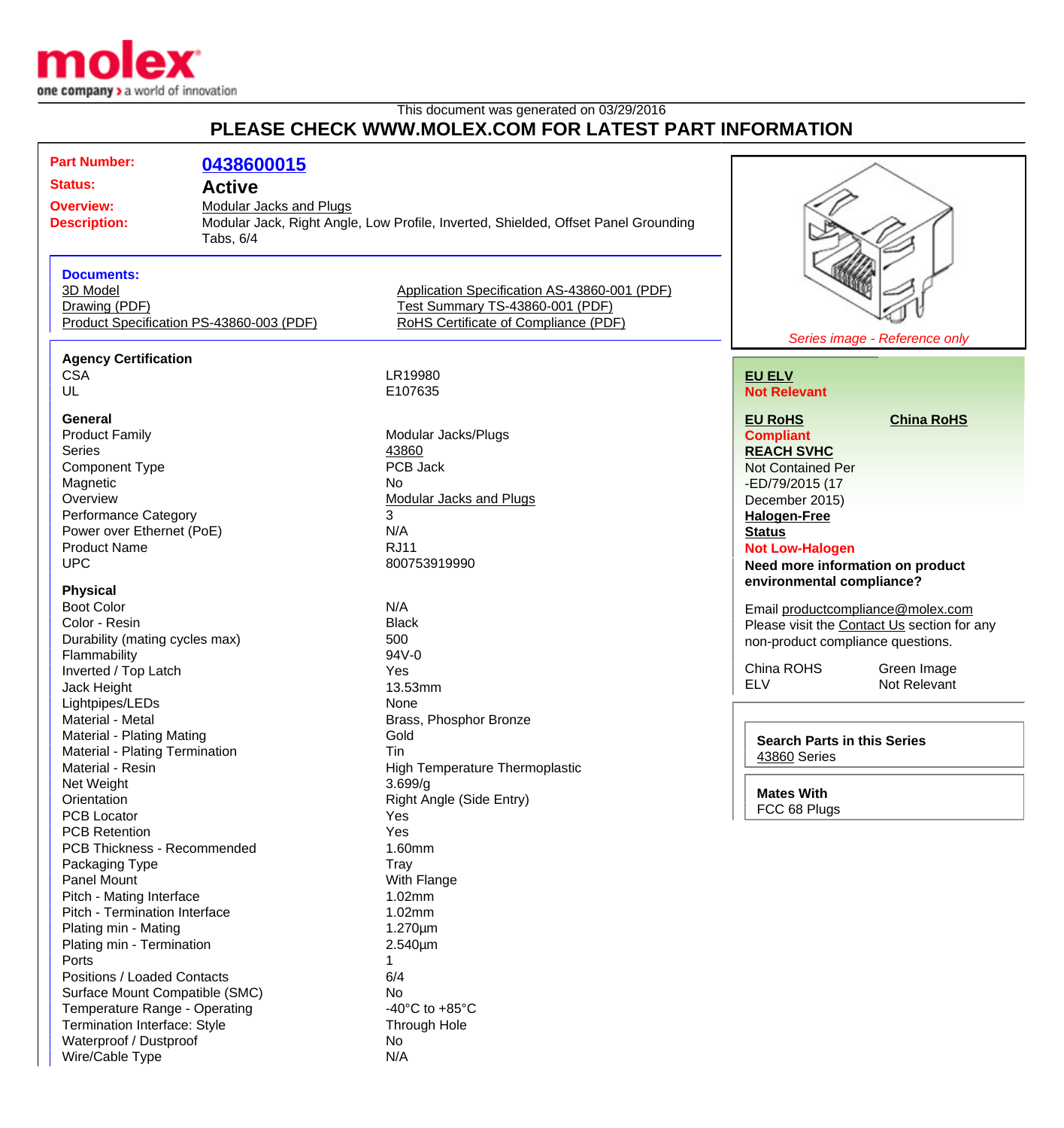#### **Electrical**

Current - Maximum per Contact 1.5A Grounding to PCB<br>
Grounding to Panel<br>
Offse Shielded Yes Voltage - Maximum 150V AC (RMS)

**Solder Process Data** Lead-freeProcess Capability **WAVE** 

**Material Info**

## **Reference - Drawing Numbers**

Application Specification AS-43860-001<br>Product Specification AS-43860-003

Test Summary

Offset Panel Ground Tabs

PS-43860-003, RPS-43860-004, RPS-43860-007, RPS-43860-008, RPS-43860-013 Sales Drawing Sales Drawing SD-43860-001<br>Test Summary SD-43860-001

### This document was generated on 03/29/2016 **PLEASE CHECK WWW.MOLEX.COM FOR LATEST PART INFORMATION**